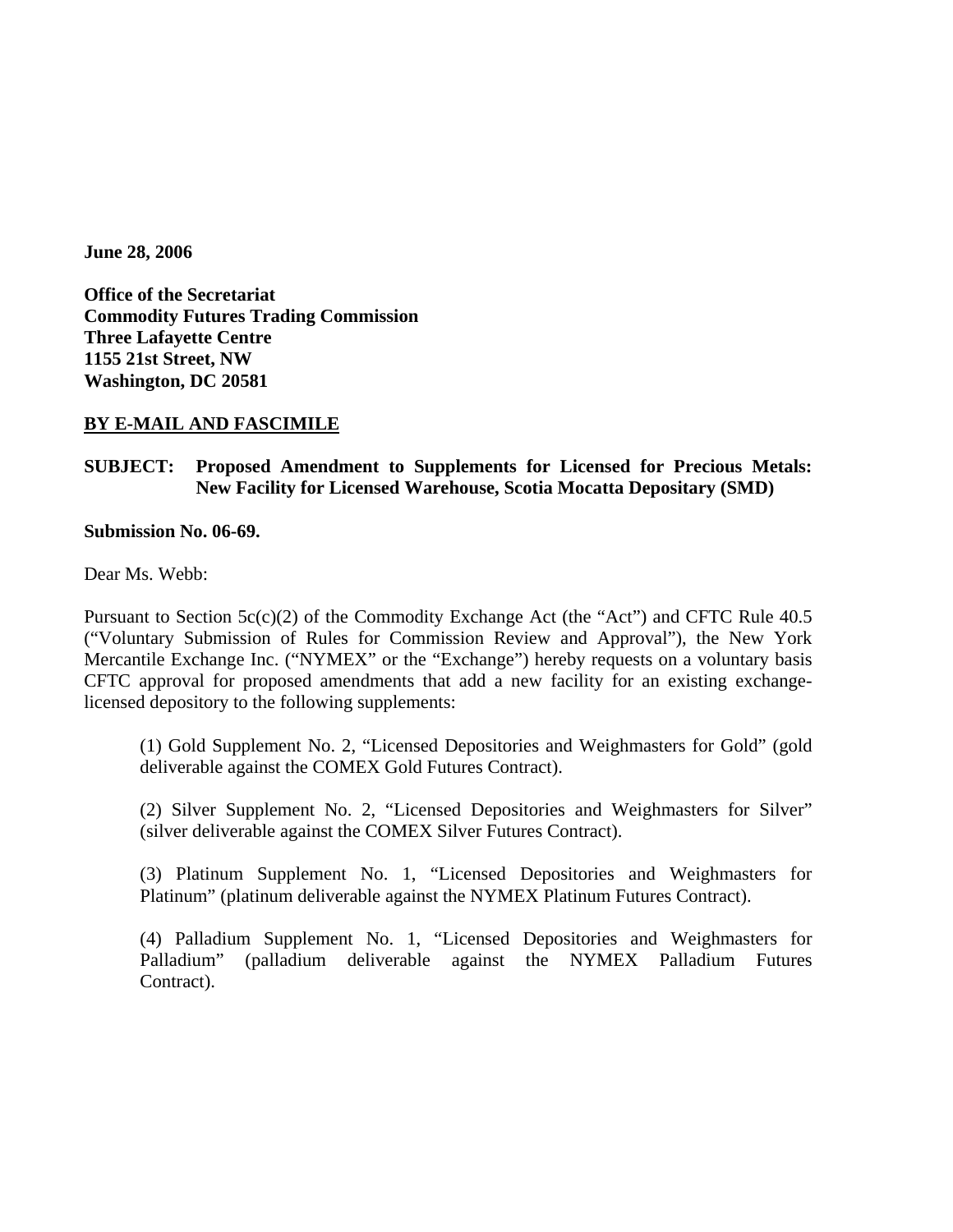The proposed amendment and a complete explanation of its operation, purpose and effect are attached. **Upon approval by the Commission, and satisfaction of the conditions precedent discussed below, the Exchange will announce an effective date.** 

If you have any questions concerning this submission, please contact the undersigned at 212- 299-2930 or Jay Gottlieb at 212-299-2607.

Sincerely,

Robert A. Levin Senior Vice President

cc: Richard Shilts, Division of Market Oversight Allen Cooper, Eastern Region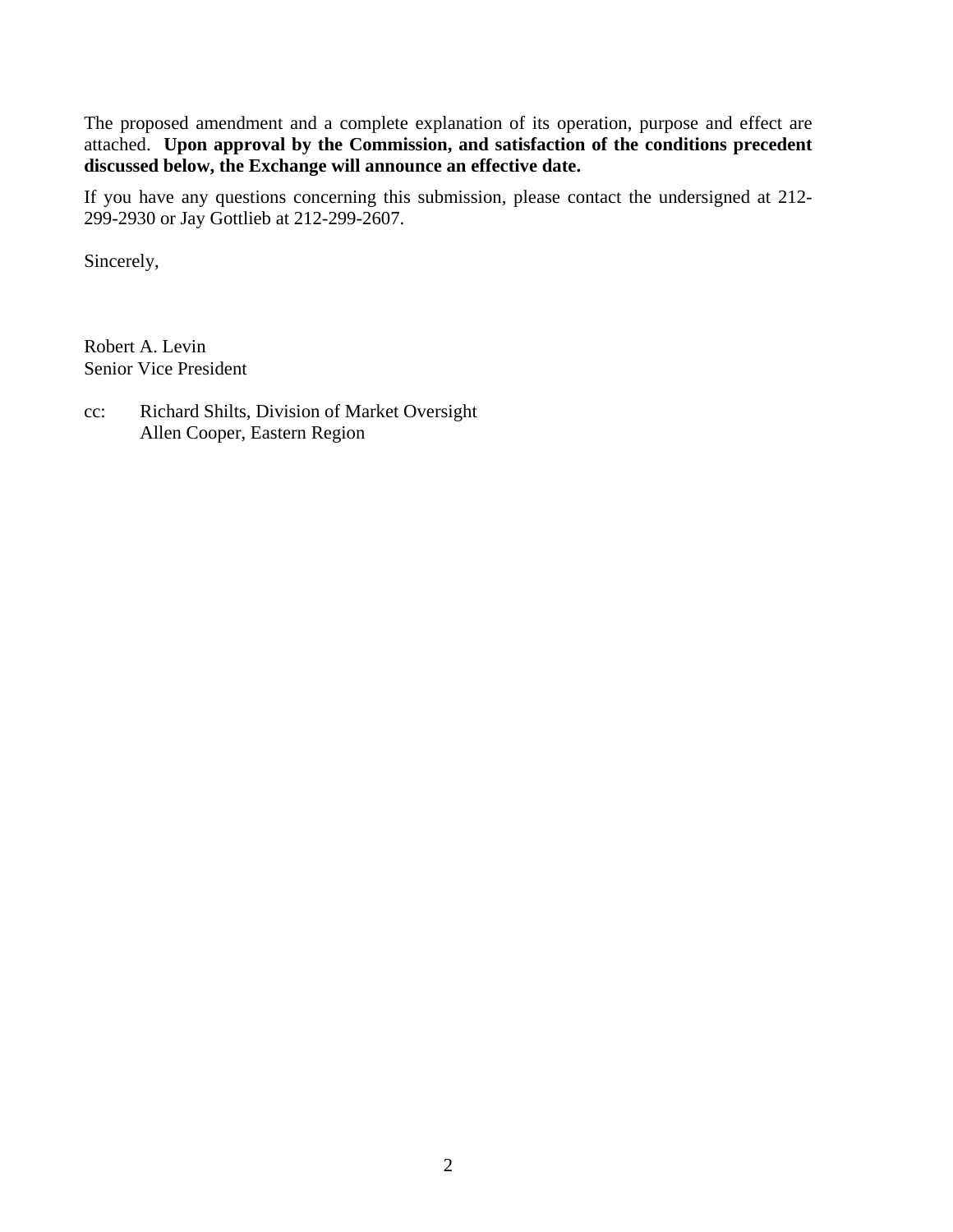# **I. EXPLANATION AND CONDITIONS PRECEDENT**

The Bank of Nova Scotia's Scotia Mocatta Depositary (SMD) is an Exchange-licensed depository for Gold, Silver, Platinum and Palladium. SMD has submitted applications, requesting that a new facility, located at International Airport Center, 230-59 International Airport Center Boulevard, Building C, Suite 120, Jamaica, New York, be approved for the storage of gold and silver deliverable against the COMEX Gold and Silver Futures Contracts, and for the storage of platinum and palladium against the NYMEX Platinum and Palladium futures contracts.

These applications meet the requirements of the Exchange and have been approved by the Board of Directors at its June 7, 2006 meeting, **pending satisfaction of the conditions precedent as discussed below.** 

**Corporate Structure and Ownership:** Scotia Mocatta Depository (SMD) is a division, not a subsidiary, of The Bank of Nova Scotia. Its financial information is therefore reported as that of The Bank of Nova Scotia.

**History:** The Bank of Nova Scotia, doing business as SMD, is an Exchange Licensed Depository for the storage of gold, silver, platinum, and palladium, and its current facility is located in Manhattan at 26 Broadway. SMD was previously known as Iron Mountain Depository (IMD), its name was changed when it was acquired by the Bank of Nova Scotia in 1997. The IMD/SMD facility has been a COMEX licensed delivery point since 1975. SMD has planned to develop a new facility since the terrorist attacks upon the World Trade Center, which destroyed SMD's facility at 4 WTC. SM subsequently returned to its existing and former facility as an intermediate measure while the new facility was designed and built.

In evaluating this application, SMD's performance in the wake of the terrorist attacks on the World Trade Center must be noted. SMD's Licensed Depository was located in a sub-basement of the WTC at the time of the attacks. When the material in this facility was trapped within the debris, SMD acted swiftly, offering to purchase any and all of the warranted material that was buried at the request of any holder of warrants to this material. Scotia further prepared to make replacement material stored in Canada available to offset any potential supply shortage that the destruction of its WTC facility might have caused.

**Tangible Net Worth & Financials**: All financial quantities discussed here are in Canadian dollars (CAD). The tangible common equity in SMD as of October 31, 2005 was \$15.3 billion (CAD). As of October 31, 2005, The Bank of Nova Scotia's net capital cash resources totaled \$73.5 billion. The Bank's total assets reached \$314 billion. These figures are document in their FY2005 Annual Report as well as the financial statements of the Bank for the first quarter of 2006 showing growth in these assets which were submitted as part of the application.

**Insurance:** The Bank of Nova Scotia (in its operation as SMD) currently carries \$500 million insurance with Lloyd's as per the Memorandum of Insurance they submitted. In addition, SMD is prepared to augment and refine its applicable insurance protection in the event Exchange staff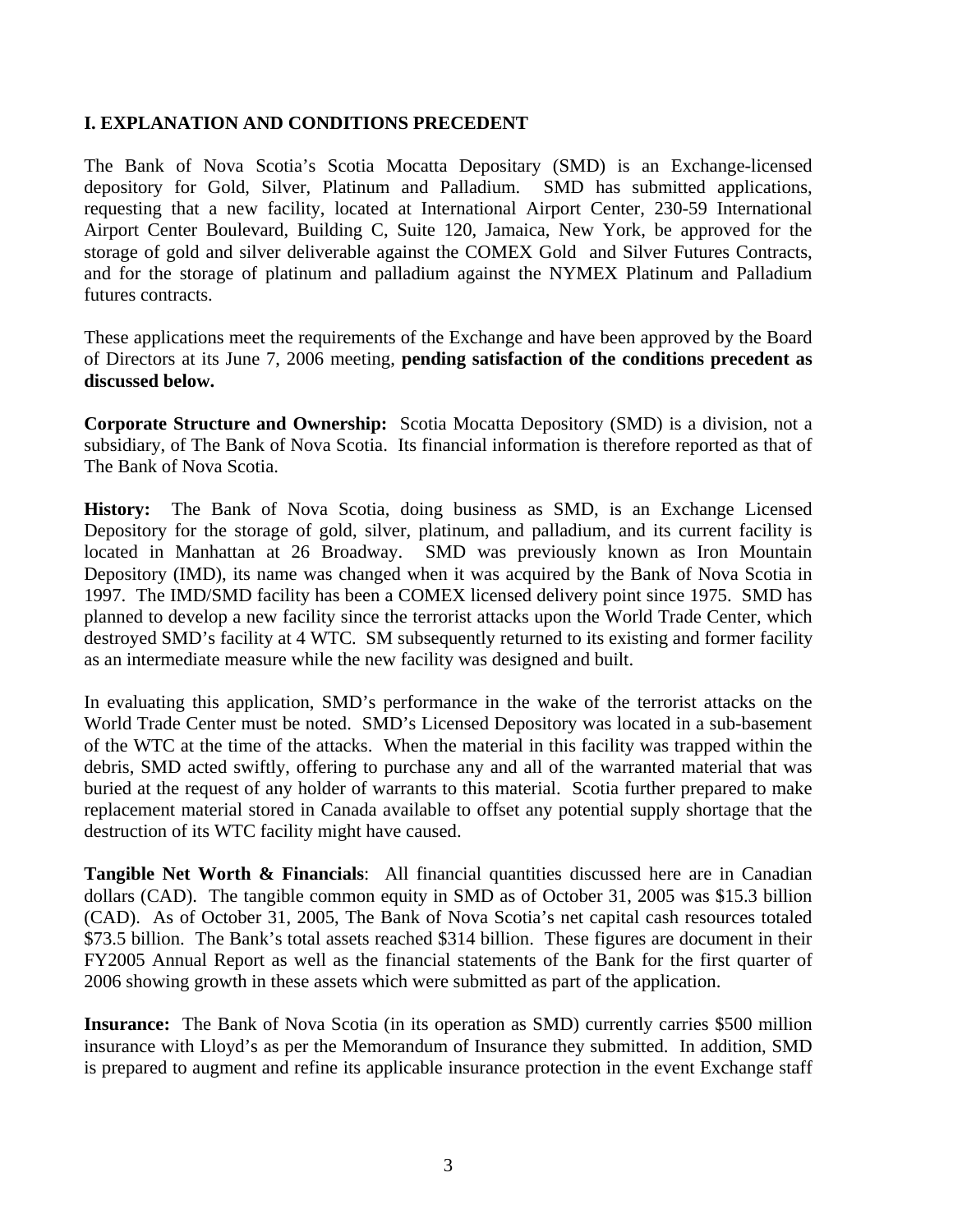so require, and the maintenance of satisfactory insurance has been identified herein as a condition of approval of the new facility.

**CONDITIONS PRECEDENT**: Conditions precedent to becoming an Exchange Licensed Depository for Gold and Silver will be (1) the execution of a Delivery Point Agreement with the Exchange, (2) a review of the facility by Exchange staff once fully operational, including confirmation of the installation of a scale capable of weighing in the increments of the Gold Futures Contract, to establish the facility's ability to properly secure and warrant precious metal along with representation and warrant that the security system of the new vault facility meets all the requirements of the Bank of Nova Scotia for the deposit of precious metals, and (3) Exchange approval of the insurance policy terms and conditions.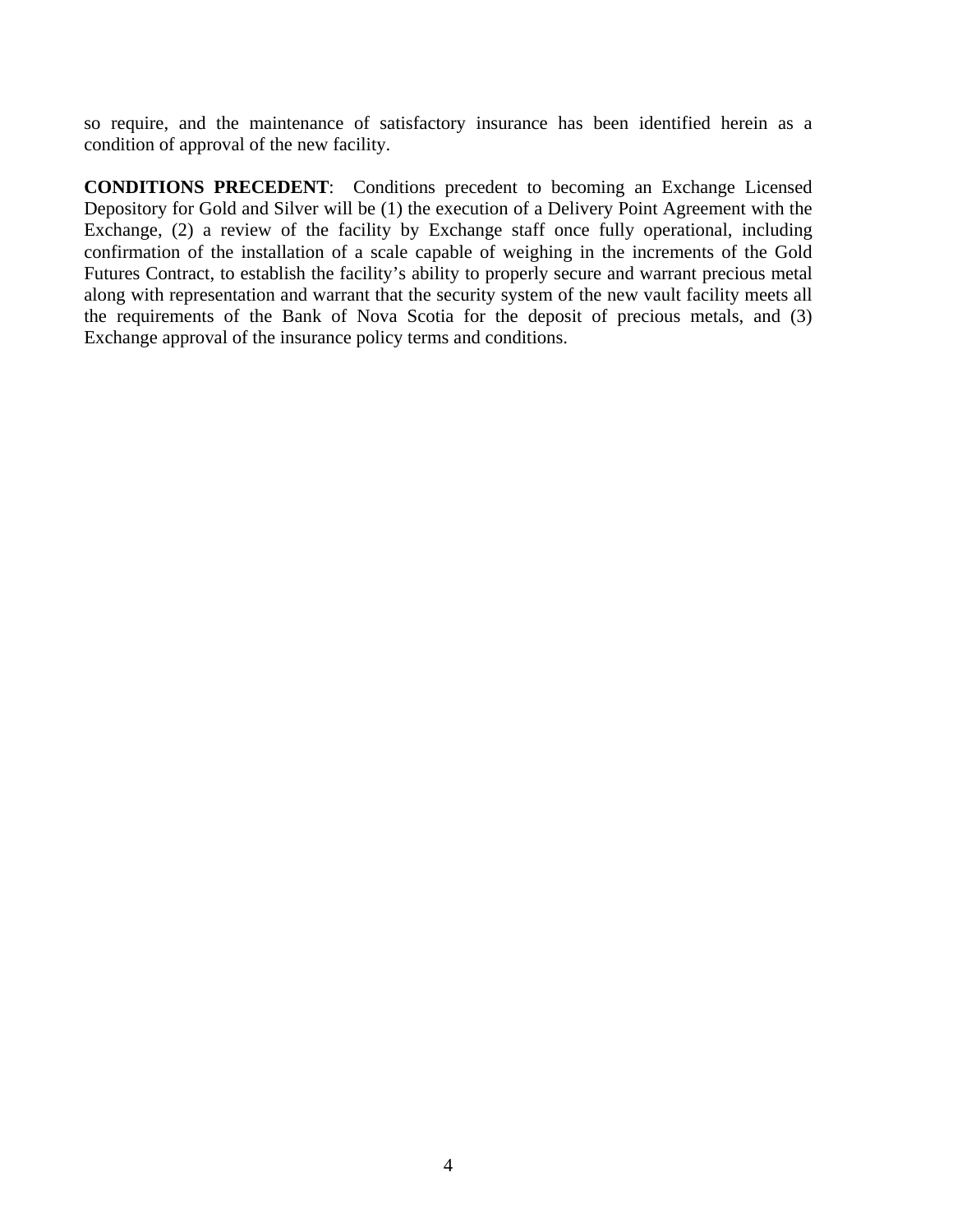## **II. PROPOSED AMENDMENTS**

# **Proposed Amendment. Underlining indicates additions.**

Gold Supplement No. 2

## COMMODITY EXCHANGE, INC. LICENSED DEPOSITORIES AND WEIGHMASTERS FOR GOLD

| Depository                                                                                                              | Facilities                                                                                      | Computer Code |
|-------------------------------------------------------------------------------------------------------------------------|-------------------------------------------------------------------------------------------------|---------------|
| <b>NEW YORK</b>                                                                                                         |                                                                                                 |               |
| SCOTIAMOCATTA DEPOSITORY,<br>A DIVISION OF THE BANK OF NOVA SCOTIA<br>26 Broadway<br>New York, NY 10004                 | 26 Broadway<br>New York, NY                                                                     | 3001          |
| (Orders: (212) 912-8530)                                                                                                | 230-59 International Airport Center 3002<br>Blvd.<br>Building C, Suite 120<br>Jamaica, New York |               |
| <b>HSBC Bank USA</b><br>1 West 39th Street, SC 2 Level<br>New York, NY 10018<br>(Orders: (212) 525-6439)                | 1 West 39th Street, SC 2 Level<br>New York, NY                                                  | 5001          |
| <b>BRINK'S Incorporated</b><br>Suite 400<br>580 $5^{th}$ Avenue<br>New York, New York 10036<br>(Orders: (718) 949-2186) | 652 Kent Avenue<br>Brooklyn, NY                                                                 | 4001          |
| Manfra, Tordella & Brookes, Inc.<br>90 Broad Street<br>New York, New York 10004<br>(Orders: (212) 981-4516)             | 90 Broad Street<br>Sub-Basement<br>New York, New York                                           | 7001          |

### ADDITIONAL LICENSED WEIGHMASTERS FOR GOLD

Ledoux & Company 359 Alfred Avenue Teaneck, NJ 07666

(Orders: NJ (201) 837-7160)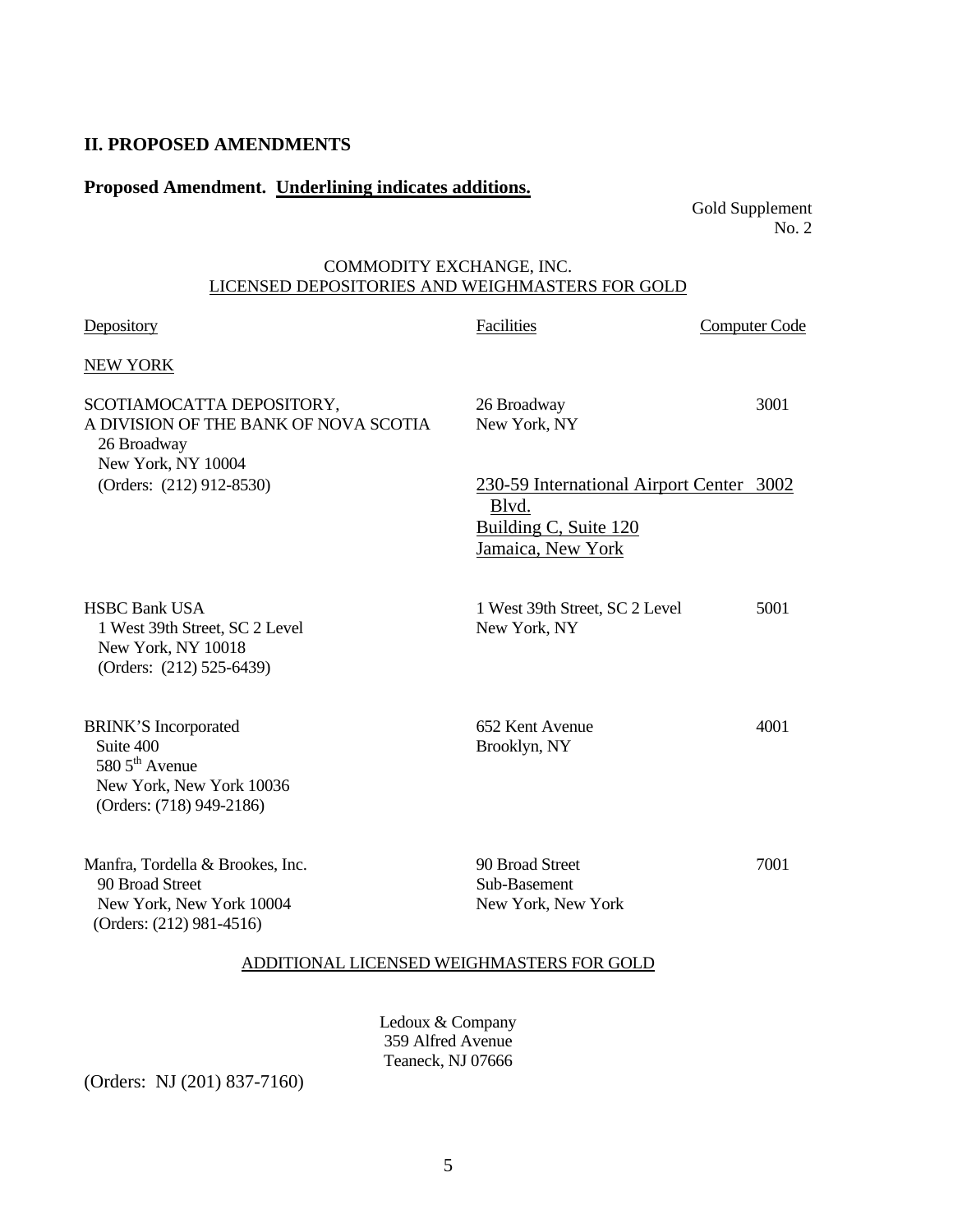Silver Supplement No. 2

#### COMMODITY EXCHANGE, INC. LICENSED DEPOSITORIES AND WEIGHMASTERS FOR SILVER

| Depository                                                                                                                        | Facilities                                                                                                                | Computer Code |
|-----------------------------------------------------------------------------------------------------------------------------------|---------------------------------------------------------------------------------------------------------------------------|---------------|
| <b>NEW YORK</b>                                                                                                                   |                                                                                                                           |               |
| SCOTIAMOCATTA DEPOSITORY,<br>A DIVISION OF THE BANK OF NOVA SCOTIA<br>26 Broadway<br>New York, NY 10004<br>Orders: (212) 912-8530 | 26 Broadway<br>New York, NY<br>230-59 International Airport<br>Center Blvd.<br>Building C, Suite 120<br>Jamaica, New York | 3001<br>3002  |
| <b>HSBC Bank USA</b><br>1 West 39th Street, SC 2 Level<br>New York, NY 10018<br>Orders: (212) 525-6439                            | 1 West 39th Street, SC 2 Level<br>New York, NY<br>425 Sawmill River Road<br>Ardsley, New York                             | 5001<br>5002  |
| <b>BRINK'S Incorporated</b><br>Suite 400<br>580 5 <sup>th</sup> Avenue<br>New York, New York 10036<br>Orders: (718) 949-2186      | 652 Kent Avenue<br>Brooklyn, New York                                                                                     | 4001          |
| <b>DELAWARE</b>                                                                                                                   |                                                                                                                           |               |
| Delaware Depository Service Company, LLC<br>3601 North Market Street<br>Wilmington, Delaware 19802<br>Orders: (302) 765-3884      | 3601 North Market Street<br>Wilmington, Delaware<br>4200 Governor Printz Blvd.6002<br>Wilmington, Delaware                | 6001          |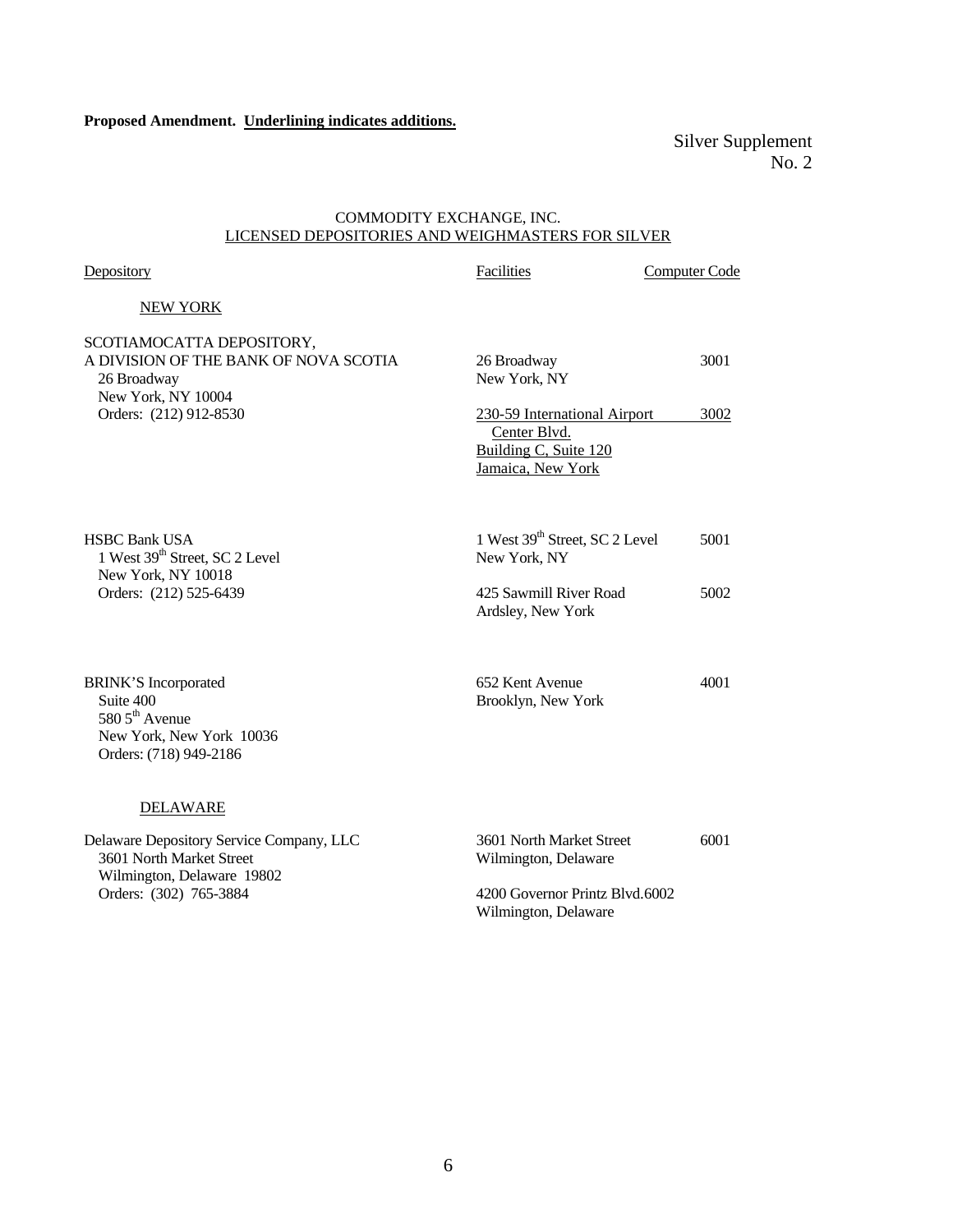### ADDITIONAL LICENSED WEIGHMASTERS FOR SILVER

Ledoux & Company 359 Alfred Avenue Teaneck, NJ 07666 Orders: NJ (201) 837-7160

HSBC Bank USA 1 West 39<sup>th</sup> Street, SC 2 Level New York, New York 10018 Orders: (212) 525-6439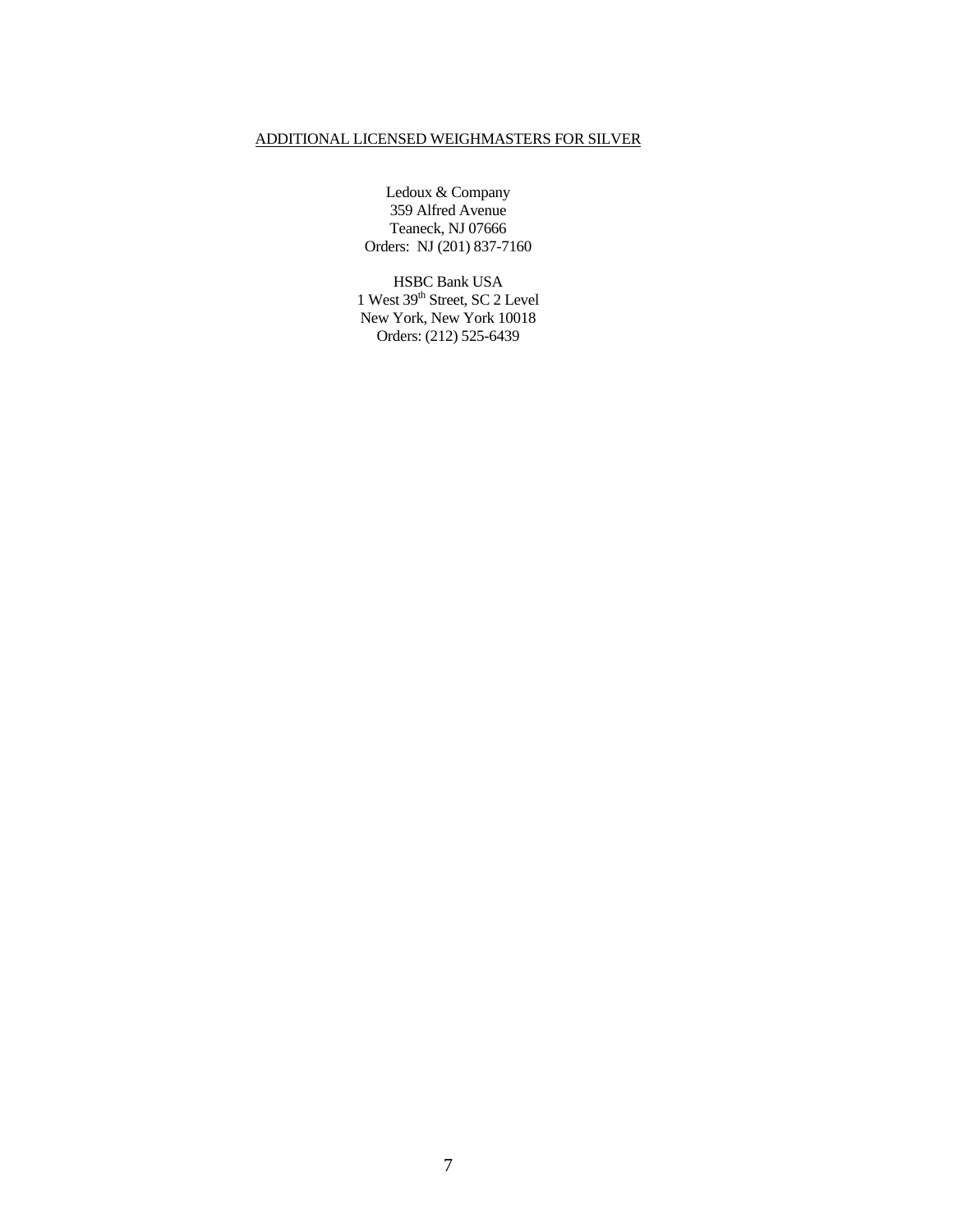### **Proposed Amendment. Underlining indicates additions.**

#### PLATINUM FUTURES CONTRACT

#### Supplement No. 1

### OFFICIAL LIST OF APPROVED DEPOSITORIES

Depository **Facility at** Computer Code NEW YORK SCOTIAMOCATTA DEPOSITORY, A DIVISION OF THE BANK OF NOVA SCOTIA 26 Broadway 3001 New York, NY 10004 212-912-8530 230-59 International Airport 3002 Center Blvd. Building C, Suite 120 Jamaica, New York HSBC Bank USA 1 West 39th Street 5001 SC 2 Level New York, NY 10018 212-525-6439 BRINK's INC. 4001 Brooklyn, NY 11211 718-949-2186 Manfra, Tordella & Brookes, Inc. 90 Broad Street 7001 Sub-Basement New York, New York 212-981-4516

#### DELAWARE

DELAWARE DEPOSITORY SERVICE COMPANY, LLC

 3601 North Market Street 6001 Wilmington, DE 19802 302-765-3889